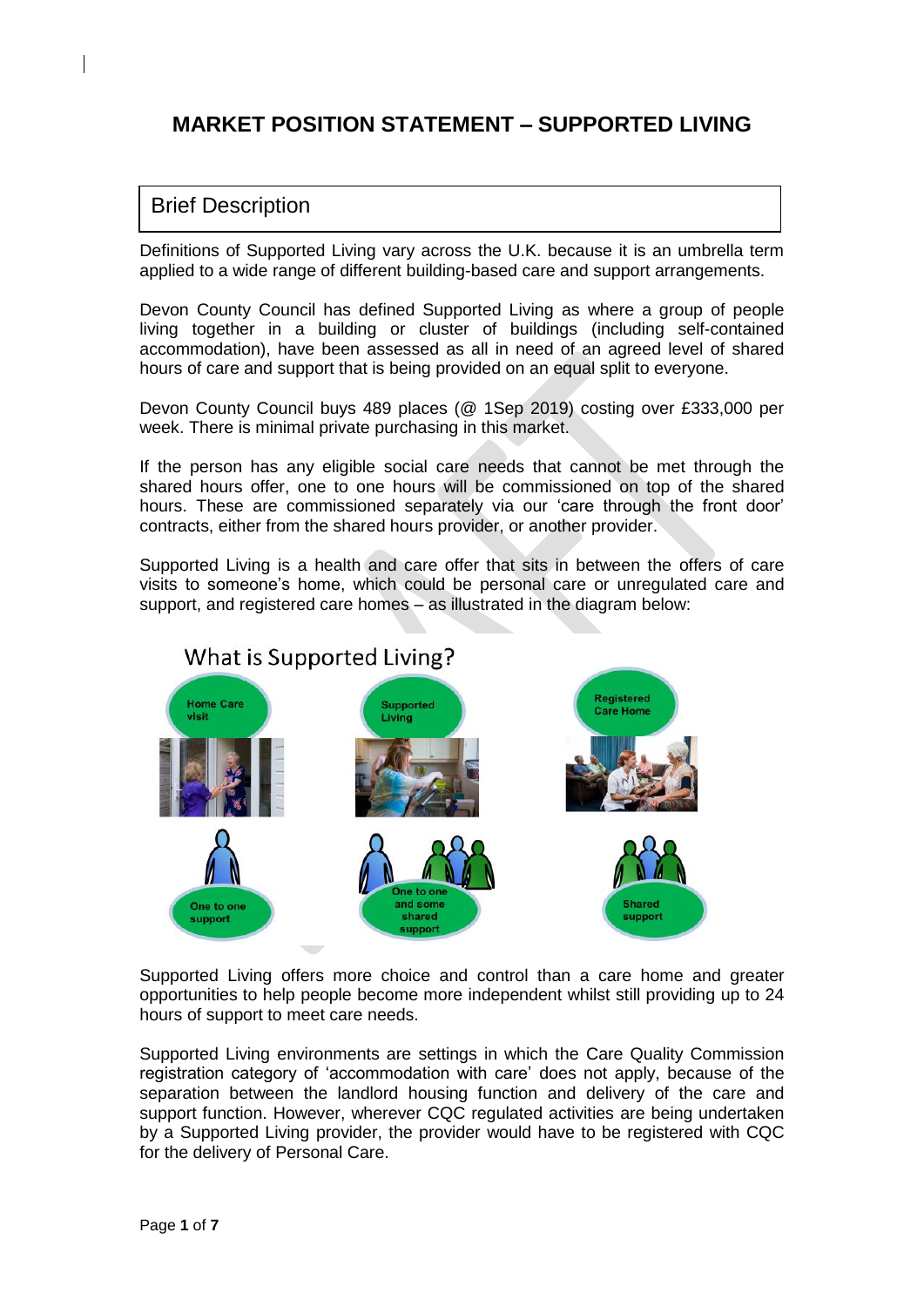In Supported Living, each individual has a tenancy or licence, which sets out their personal liability to pay rent, service charges and any other housing costs. Some housing costs can be met through an individual's Housing Benefit claim, if the person is eligible. These 'non-care' costs will vary across different Supported Living services and, in many buildings, there will be an expectation that people have to pay for services that are not eligible to be either funded through a Housing Benefit claim, or that are eligible for funding under a Personal Budget.

In all Supported Living offers, the Council expects providers and landlords to prepare and make available in full, clear and transparent breakdowns of any non-care costs. This is so that people who are interested (and their advocates) can properly consider the financial implications and different options before deciding to move in.

## What do we want from this area in the future?

- 1. **Support that is person-centred and that promotes individual independence and personal progression**: supporting people to access employment, services and facilities, use technology, develop personal relationships and socialise in a way that meets individual needs and aspirations, allowing a choice of provider to help people achieve their goals and reducing support as people become more independent. As people develop their independence, we expect providers to alter the number of support hours needed to reflect and support progression to independence.
- 2. **Support that is high quality and delivers the outcomes in a person's 'my care and support plan':** Commissioners will work with Providers to develop Provider Development Plans that focus on models of delivery which promote quality and achievement of outcomes. The development of a supported living framework will set out quality thresholds
- 3. **Sharing of support where a group of people living together (in a building or a network) all have a need for roughly the same level of shared hours of care and support**: We would look to try and keep the 'shared' elements of support as small as possible, focusing on the individual care and support hours needed to help people get better access to the local community and to form their own networks of friends.
- 4. **The right type of accommodation:** People need different types of accommodation at different stages of their lives to meet their changing needs and situations. People don't always want to share the same living space with others, and we will be looking to commission options for people to share support without having to share accommodation.
- 5. **Affordable accommodation let as a tenancy:** We want to encourage landlords who offer reasonable rents so that people can access paid employment and become more independent. Tenancy agreements need to be clear and transparent.
- 6. **The right location for the accommodation:** good access to public transport, employment, education, support networks, community facilities and local services. DCC does not wish to commission new supportive living placements in the following locations; Ilfracombe, [Insert other areas we no longer wish to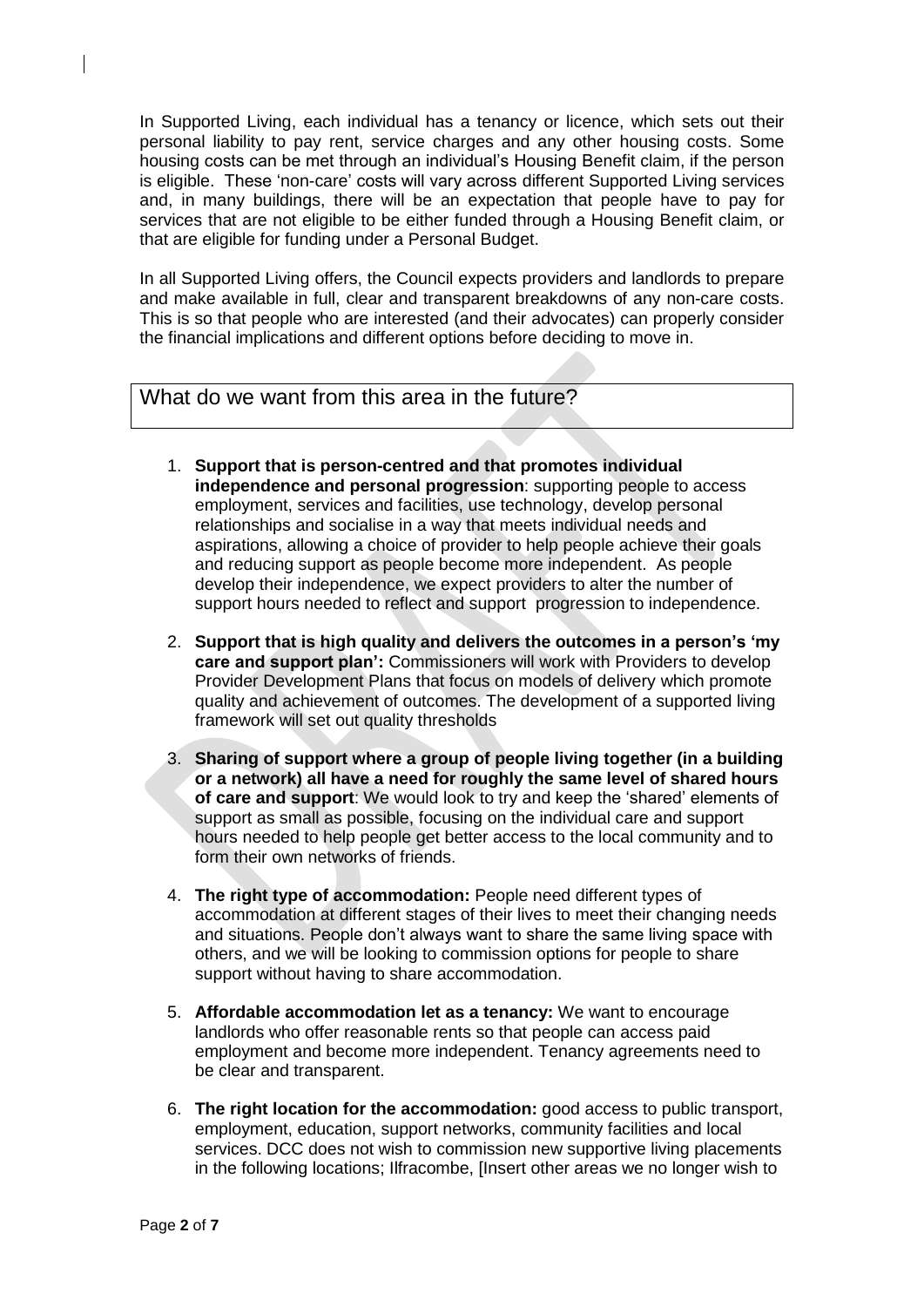commission from]. This is due to a range of factors related to the Supportive Living market and the local environment in these areas.

- 7. **Access to technology:** internet access for Technology Enabled Care and Support is an important feature of good quality Supported Living.
- 8. **Right size of service that is cost - effective to run**: Supported Living services that involve on - site staff 24 hours a day are not likely to be affordable to Commissioners or financially viable for providers in the future, unless they involve a minimum of 4 people sharing at least some elements of support, be this in shared accommodation or self-contained units.

## What is the assessment of need?

Supported Living is a potential commissioning offer for any 'care group'. However, the model of service is mainly used to offer community-based care and support to people with disabilities, or mental healthneeds. We believe that this is likely to continue to be the case in the long-term, however we will also be considering whether supported living can be used to meet the needs of older people as part of the development of a framework for housing with care.



#### Potential future need

The County Council is continuing to review the levels of need for Supported Living and is in the process of engaging people that use, or that might in the future use, Supported Living. We are developing a plan with each service provider and will publish updates about the demand for Supported Living as new information becomes available. Our current understanding is:

• Out of the approximate 360 people aged 18-35 currently in residential care, there are many who in the future, may have their needs better met in Supported Living. This is increasingly likely for people under the age of 40. This understanding is reflected in the ambition described in the care homes section of the MPS - to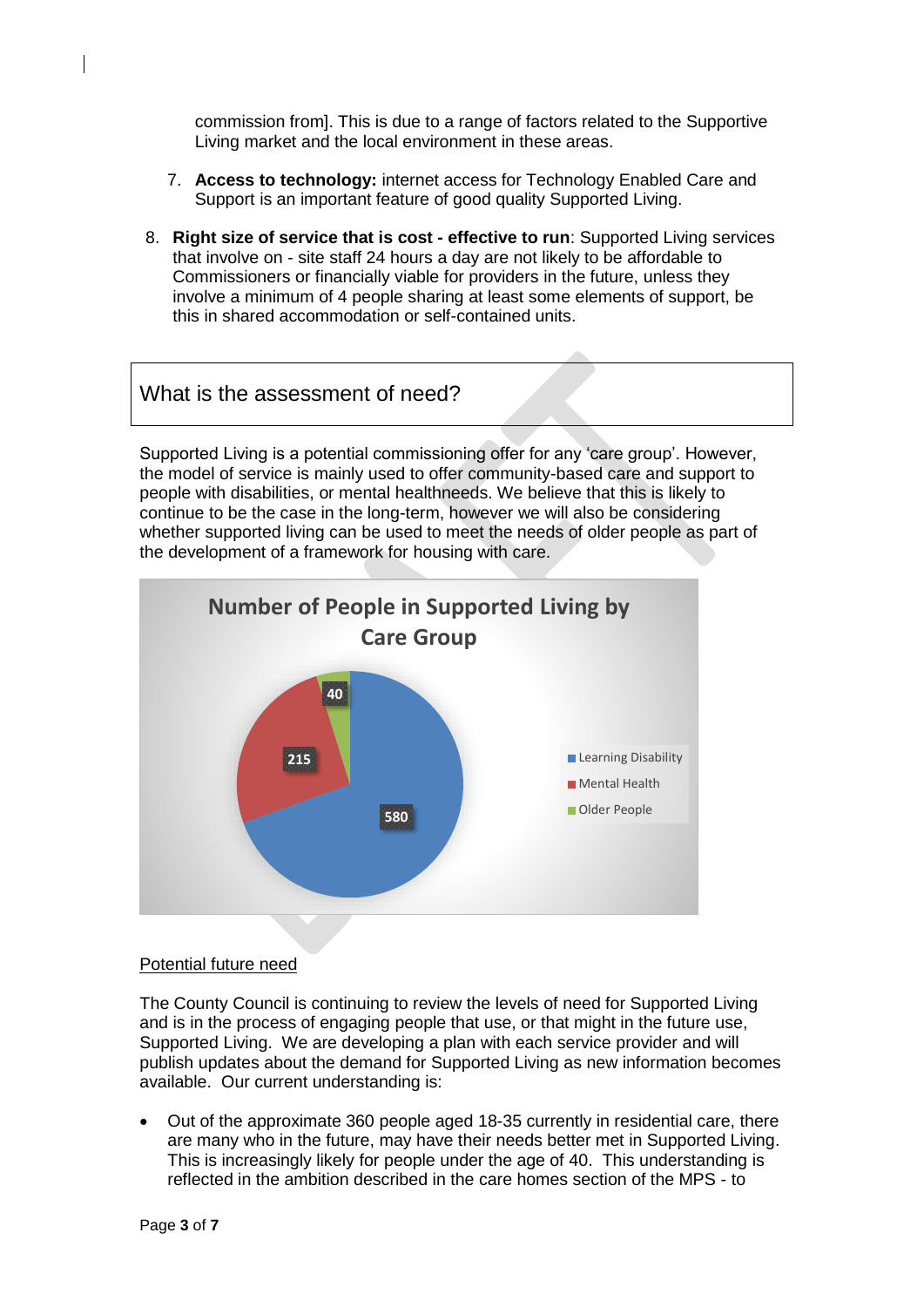significantly reduce the need for this age group to live in a care home environment. We are working across Devon and particularly in areas where we consider there to be an overreliance on residential care. We are particularly interested in hearing from providers in Crediton, Bideford, Newton Abbot and Tavistock who wish to develop models of support that enable people to live as independently as possible.

- Our analysis of people with mental health needs indicates move-on from residential care is likely to be suitable in 18 cases with a further 15 cases having the potential for movement. Reviews are under way to identify and work with people who could move to a supported living setting over the next two years.
- For young people in 'transition', the estimated housing demand (2018/19- 2020/21) is:

| Type of housing/accommodation                                |         |
|--------------------------------------------------------------|---------|
| No. of young people who will 'transition' to Adults Services | 250-300 |
| No. young people requiring housing                           | 75-90   |

- We are undertaking work to better understand the numbers of people who will require Supported Living accommodation as adults, but we estimate this to be around 25% of the current cohort described above. We will share more detailed information as soon as it is available.
- We are currently supporting nine people with mental health needs to move from residential care to supported living. We expect this number to increase over the year although we are not yet able to confirm the number of people or the area in which they wish to live.
- A small number of mental health care homes are choosing to deregister from residential care to supported living. It is important that such care home providers discuss their registration with CQC and have an early conversation with Devon County Council, who will be able to advise on the need and model of the supported living service in their area and assist in ensuring a smooth transition for the people who are currently living with them should they decide to change their registration status.

## What is the assessment of supply?

There are a significant number of vacancies in Social Care commissioned supported living properties at any one time. Over a quarter of vacancies are in Exeter and around a fifth in Okehampton/Hatherleigh and Bideford. Over-supply in some locations and the type of accommodation on offer, principally in shared houses, are considered to be factors.

Following completion of our needs analysis and, alongside work with providers and in local communities, we will review our assessment of supply during 2020 so that we can offer a more granular view of how markets need to change at a local level.

Social Care commissioners are working with Housing and Health commissioners to build a better directory of vacancies that will enable providers to reconfigure their provision and models of delivery to meet current and emerging needs.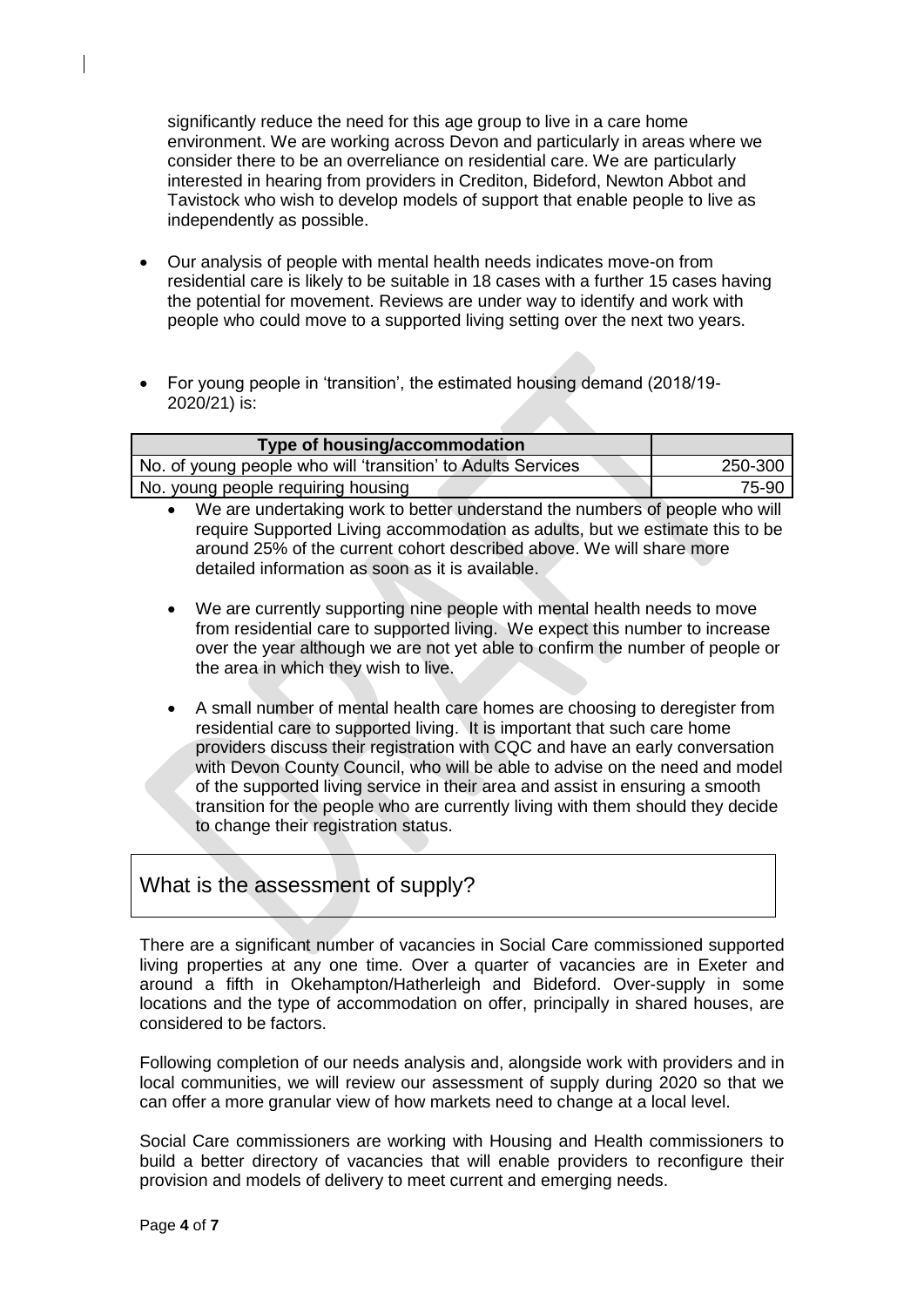We try and fill existing vacancies before commissioning new services unless a service is in a location or of a standard that is not the best way of meeting needs. However, where providers wish to offer new models of provision or diversity in their offer we would be pleased to talk with them as part of their business planning.

There has been in a shift in the market in the past year with larger care providers from outside the area, supported by investment companies and registered housing providers, entering the market - place and buying existing businesses. Some providers are considering deregistering current care homes to become supported living, whilst others are looking at new - build opportunities and buying up property to convert to supported living accommodation. This presents opportunities to increase the type and diversity of provision to better meet needs, improve quality of housing and achieve a clear separation between the housing and care provision. There are risks if the new provider does not engage with the Council at an early stage, leading to inappropriate and unviable provision in the wrong locations with a high level of voids and services that are poor and do not meet needs or promote independence.

What changes are we looking for from this service in the future, including any market opportunities, and what can DCC help to move towards these changes?

We are looking for:

- A variety of accommodation types that meet the differing needs of people at different stages at their lives, including a greater proportion of self-contained homes, that are accessible to local communities and services and let under a tenancy agreement. The Council is working with providers around reconfiguration of existing properties, new build proposals and deregistration of care homes to achieve the best possible mix of properties to meet needs
- Rent and housing charges that are affordable, including for those people in employment. We wish to see a breakdown of proposed rents, service charges and housing support so that we can have discussions around affordability at an early stage
- Sharing of support without the need to share accommodation. We will work with providers to explore how this can be achieved and supported by the Council as part of a provider's future plan for any new developments
- People living together, or in close proximity, having the same level of need for shared care and support. Through our interim contract process we are working with providers to consider how properties are configured and will continue to do so
- Providers that promote independence including helping people to gain paid employment, move on into their own home, develop personal relationships and to make their own choices. Commissioners will continue to work through a Development Plan with each provider over the next two years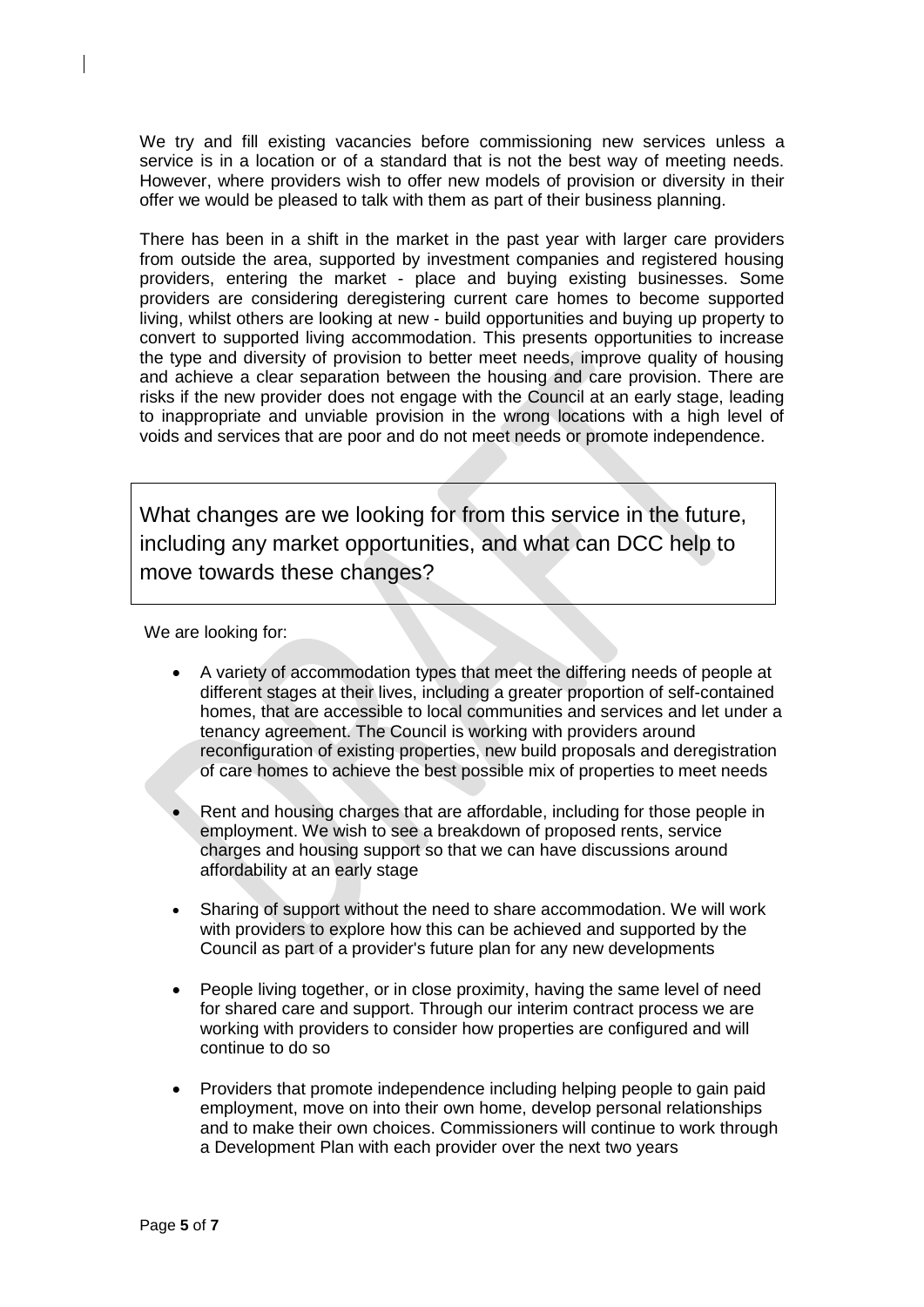- Provision that meets a minimum quality threshold, which will form part of any future contract. Any future tender will contain a qualitative element which providers will need to demonstrate to join the framework (see below). In the interim this will form part of the Provider Development Plan that will enable providers to develop models that meet current and future needs
- Care provision that is affordable to the commissioner and viable for the provider. Commissioners will work with providers to set rates for future contracts. Transparency will be needed to understand costs of delivery and available budgets and this work will be undertaken as part of the development of a framework for Housing with Care
- Care provision that is adaptable, with a workforce that is competent and able to respond to and support individuals with complex needs including physical health needs (e.g. Acquired Brain Injury) and behaviours that challenge. Commissioners will work with providers through the Provider Development Plan to identify skills and training needs and consider how these could be delivered, including through provider collaboration

#### **Development of carer households**

Devon County Council is looking for providers who are interested in developing their business models to include carer households, where people are supported from age 16 to be introduced to higher levels of independence, whilst remaining in a safe and protective family environment. This is paid provision and is not the same as the care provided by an unpaid carer to members of their family, friends or neighbours

Many people would rather be in a family home than a care environment and a carer household approach enables people to be part of family life within the community. Being supported in a family environment can help people to develop independent living skills. It can also provide temporary respite for their carer so that they can continue to support them at home (please see section on replacement care)

Our direction of travel includes an increase in the number of carer households so that people with a range of needs can live in or receive short-term respite within family environments. Volumes and location are not yet clear but we are keen to talk with providers about this.

We are looking to develop a range of options that will support people to be as independent as possible and to support their aspirations to have a home of their own.

Developing this type of provision would increase a provider's ability to meet a broader range of needs and enhance the overall scale of their business and role in Devon. Our analysis shows that a carer households offer is appropriate for many more adults.

To support people with a range of needs, we are looking for carer households who want to support people with a low level of need alongside a more bespoke, smaller cohort of carer households who are comfortable with supporting people with more complex needs – and we will work with you to enable you to do this.

#### **Market Opportunity**

#### **Framework Timetable**

Page **6** of **7** will continue administering 'interim Supported Living' shared - hour agreements until The intention is to commission supported living and carer households through a framework agreement and an indicative timetable is set out below. Commissioners any replacement 'Framework' contract arrangement is in place.